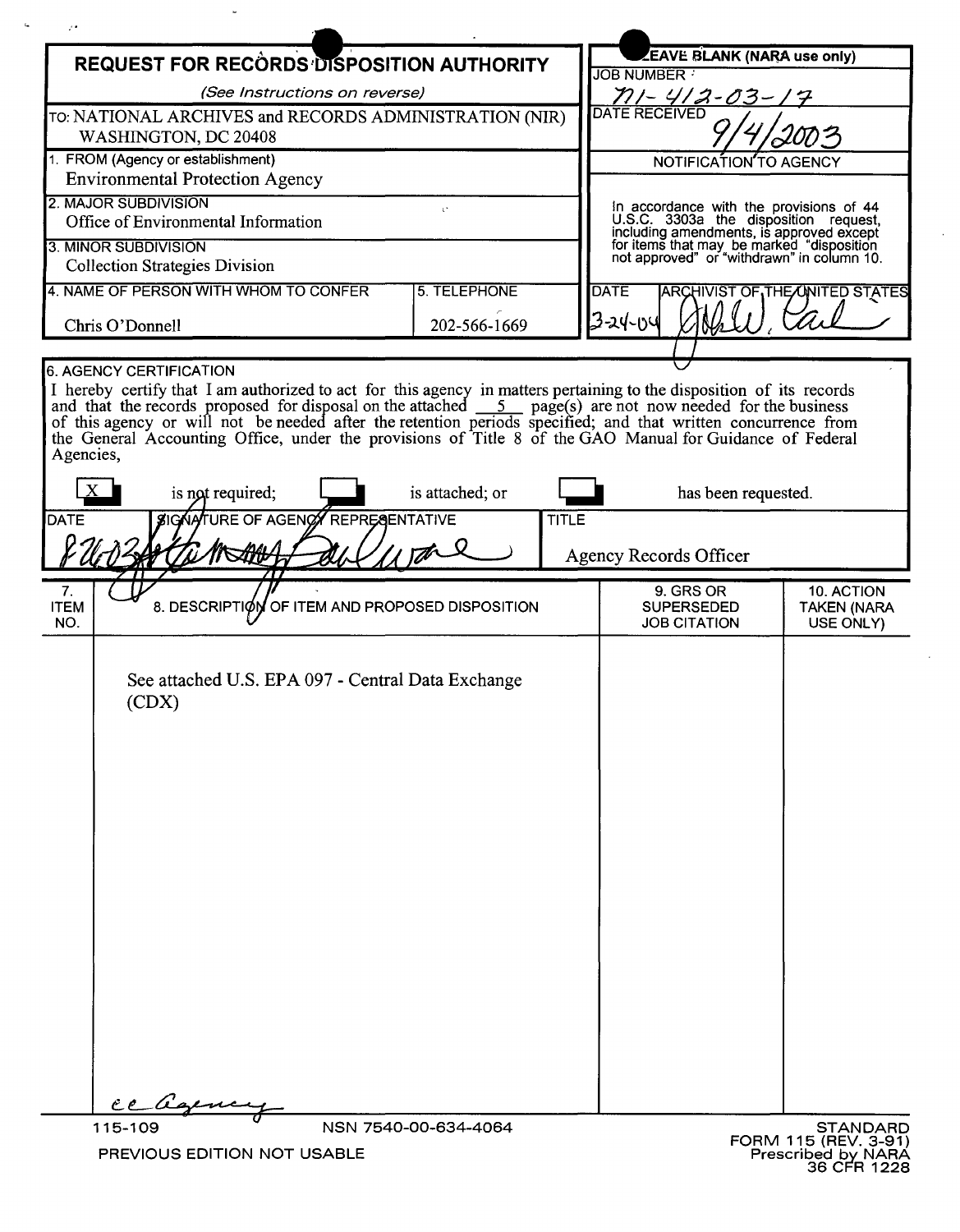# **EPA Records Schedule 097**

Status: Final,  $02/12/2007$ 

Title: Central Data Exchange (CDX)

Program: Environmental Information

Applicability: Headquarters

Function: 404-142-02 - Data Collection

## NARA Disposal Authority:

This schedule authorizes the disposition of the record copy in any media (media neutral), excluding any records already in electronic form. Records designated for permanent retention must be transferred to the National Archives in accordance with NARA standards at the time of transfer.

•  $N1-412-03-17$ 

## Description:

The Central Data Exchange system will serve as a single point for receiving compliance reports from industry and government partners and will support integrated cross-media reporting. This allows for the exchange of data electronically, including the establishment and management of a common registration process, a central archive of electronic transactions, and data exchange between external submitters and EPA program offices. CDX will also have a role as a central point for the collection and entry of paperand diskette-based data.

Some of the reports which will be included are risk management plans, toxic release inventory forms, air emissions inventories, discharge monitoring reports, pretreatment self monitoring reports, and RCRA biennial reports.

Includes the Customer Registration Subsystem (CRS) containing information on individuals who have registered and established accounts to access CDX.

#### Disposition Instructions:

Item a: Electronic software program

- Disposable
- Delete after quality assurance check has been performed or when no longer needed.

#### Item b(l): Input - Electronic

- Disposable
- For records being transferred from CDX to various systems, follow instructions for EPA 171 -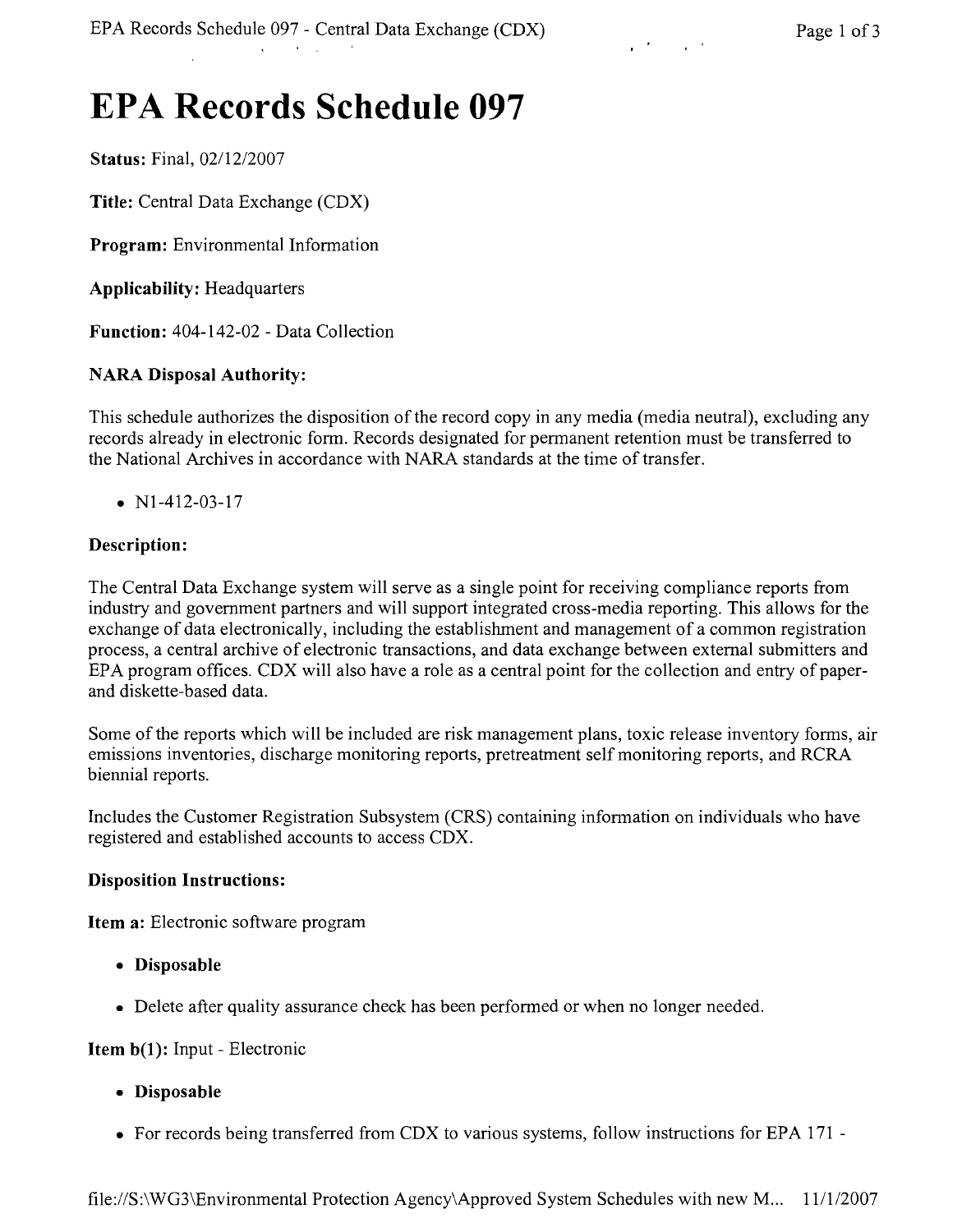Input and Source Records.

Item b(2): Input - Paper

- • Varies
- Follow instructions for related records.

and the property of the part

Item c: Electronic data

- • Disposable
- Keep individual records up to 3 years after completion of action, then delete when no longer needed.

Item d: Output and reports

- • Varies
- $\bullet$  File with related records and follow instructions for the related records.

Item e: Supporting documentation

- • Disposable
- Delete when superseded or obsolete.

Item f: Electronic signatures and verification data

- • Disposable
- Follow instructions for EPA 170, item c.

#### Guidance:

The CDX is responsible for the receipt, authentication, archiving (of the transaction and audit trail), and the distribution to the appropriate EPA systems (e.g., Toxics Release Inventory). Once the data passes to the designated system, that data is the responsibility of the program office and the system's administrator.

Examples of the types of systems included in the CDX are the National Emissions Inventory (NEI) covered by EPA 002 and the Toxic Release Inventory System (TRI) covered by EPA 153.

#### Reasons for Disposition:

This system will help meet the requirements of the Government Paperwork Elimination Act (GPEA) mandating agencies be prepared to allow electronic reporting. Disposition for all items meet program needs, and disposition for item f conforms to General Records Schedule 20, item 1c.